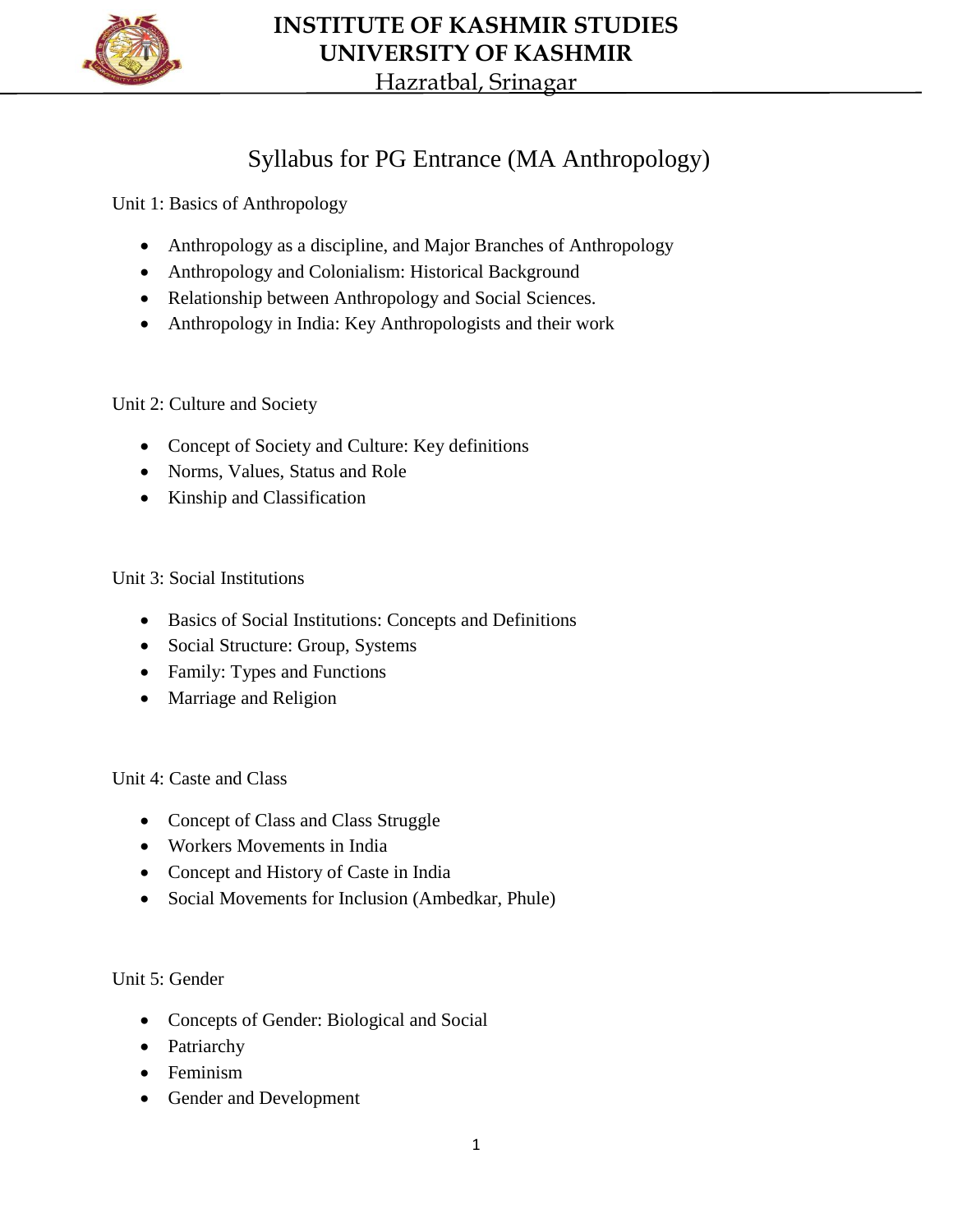Unit 6: Tribes and Peasants in India

- Concept of Tribe and features of Tribes in India
- Tribal Administration and Development Schemes
- Concept of Peasantry and Approaches to Study of Peasants
- Tribal and Peasant Movements in India (Santhal and Moplah, and Telangana)

## Unit 7: Reform Movements

- History and Agenda of Reform Movements in India
- Brahmo Samaj and Arya Samaj
- Ramakrishna Mission
- Aligarh Movement

## Unit 8: History of Freedom Movement in India

- Foundation of British Rule in India
- Role of Early Nationalists
- Indian Nationalists and the Caste Question
- Freedom and Partition

Unit 9: Rural and Urban Development

- Village Community
- Role of Panchayats and Gram Sabha
- Urbanisation, Housing and Slums
- Migrants and Migrations

Unit 10: Archaeological Anthropology

- Paleolithic Culture
- Mesolithic Culture
- Neolithic Culture
- Glaciation